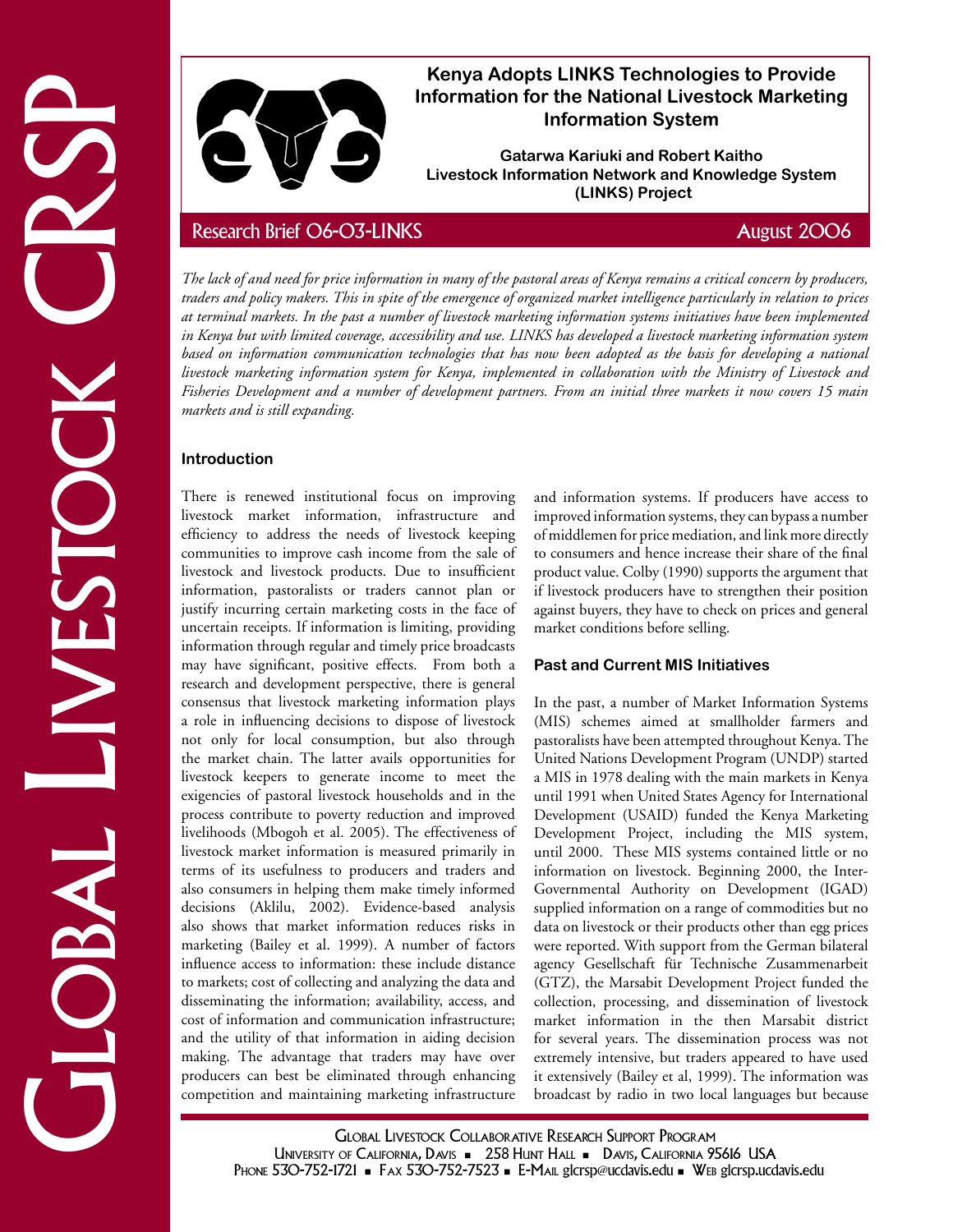of the limited number of radios among the pastoral communities, these radio broadcasts had limited impact (Bailey et al, 1999). Efforts to have the local county council and traders support the dissemination of the information by charging five (5) Kenya shillings (approximately 7 US cents) for each head of cattle sold did not bear fruit either; the MIS became unsustainable and was abandoned.

Within the then Ministry of Livestock Development, livestock marketing officers collected data and sent a report at the end of each month. This data would then be synthesized to a monthly report which also allowed animal owners to advertise if they had animals to sell. This reporting system however collapsed in early 1990s. A study by Colby (1990) indicated that although the division had then been in existence for more than 15 years and livestock marketing information was one of its core businesses, there were no reports or studies showing if and how this information had been used in decision making and if so what the impact had been on the livestock sector and pastoral livelihoods. Between 1990 and 1996 the Ministry, with support from the Overseas Development Administration (now the Department for International Development) of the United Kingdom, implemented the Rural Services Design Project in the districts of Kajiado and Narok in southern Kenya. Within the marketing component, monitors collected data on all the days when the markets were active. Each market monitor then relayed the data through VHF radios to Nairobi, where all the data was compiled to a single unit and relayed back to all the reporting sites. The service was discontinued after some eight months on the basis that information was limited in coverage and was not adequate to have a significant impact in the national livestock marketing sphere. In addition, the initiative was dogged by challenges including lack of transport for monitors some of whom had to travel more than 50 km to reach the markets.

The NGO Swiss Vétérinaires Sans Frontiers (VSF-Suisse) initiated a project for gathering and disseminating livestock market price information in Somalia and districts in northeastern Kenya. Mostly, transmission of information was done via telephone, fax, internet or spot delivery (mainly in Nairobi). Data was supposed to be processed daily in the VSF-Suisse regional office in Nairobi and sent back to the different markets the same day by use of SMS and posted on bill boards that are placed at the market centers, a claim that was never fulfilled. With support from the World Bank, the Arid Lands Resource Management Project (ALRMP) also initiated a project that included gathering information from markets daily for onward transmission to ALRMP headquarters in Nairobi, where it was to be analyzed and transmitted to the districts at a cost, in local languages, by Kenya Broadcasting Corporation, leading to delays of reporting this information. Apart from insufficient funding, it was argued that the MIS was not sustainable because accurate information was not forthcoming and secondly the information was already available to the traders who were able to transmit it to their counterparts at the district level. To serve the needs of producers it was proposed that users associations be strengthened and empowered to collect and disseminate livestock marketing information. The Kenya Livestock Marketing Council (KLMC) was formed for this purpose. Recently the African Development Bank released funding for a livestock and rural livelihoods support project to be implemented in 22 districts in the arid and semi arid lands of Kenya through the Ministry of Livestock and Fisheries Development (MoLFD). A marketing information network is one of the program's key interventions to address the need for timely and quality information decision making.

## **Coordinating efforts to develop National Livestock Marketing Information System (NLMIS)**

LINKS has responded to the livestock marketing information needs by designing an information communication technology infrastructure for reporting and requesting information on livestock prices and sales volumes from a network of different markets in Kenya. In partnership with other collaborators, LINKS has been integrated into a livestock marketing information system that facilitates dissemination of information so as to reach end users in the remote livestock producing areas. To avoid duplication in data collection, stakeholders agreed to establish a coordinated effort with the aim of minimizing cost and necessity of having more than one system of collecting the same data. The objectives of the NLMIS are to avail information through various media to all players in livestock marketing, establish a livestock marketing database for reference in planning, research and monitoring of marketing trends. The information is available to a wide range of users including policy makers, NGOs, community-based livestock traders and producer associations and individuals, middlemen and the private sector. The information is available on request fusing cellphone SMS and email. It is also available on the web at http://www.lmiske.net. The information is downloadable and could be saved into a computer so that national institutions can in turn print it and share it with other users and communities of livestock producers. Building a strong foundation in reliable technology and fundamental institutional buy-in has positioned the LINKS project to enter the next phase of challenges and issues that need to be addressed to ensure stability of the system.

As part of its contribution, FARM-Africa supported a workshop that was held in Nairobi bringing together participants from the private sector, development agencies, non-governmental organizations, community-based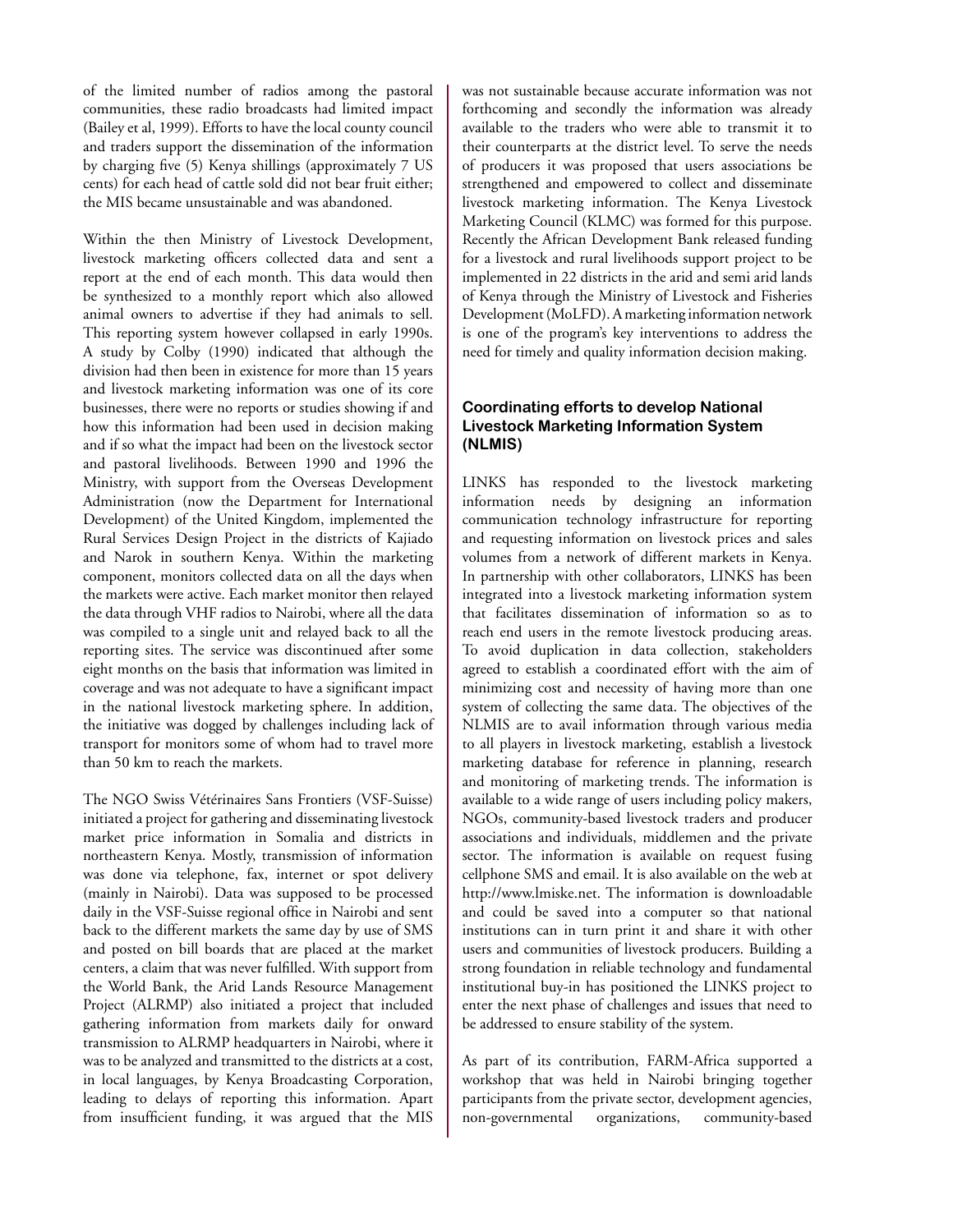organizations and the public sector. The specific objectives of the workshop were to: i) create awareness about the existence of a national livestock marketing information system and its functioning, ii) give an opportunity to suggest ways to improve the system and, iii) chart the way forward in the area of long-term financing of the system for sustainability. In the opening speech read on his behalf by the Permanent Secretary, the Minister for Livestock and Fisheries Development noted that technology had changed tremendously ushering in the age of the internet and mobile telephony, and that the future of market information is certainly brightened by this development in the information communication infrastructure. He called upon the stakeholders at the forefront of implementing and expanding the NLMIS to explore ways and means of sustaining the system through self-financing. He singled out the Ministry of Local Government that is in-charge of local authorities in the country as one of the institutions that are well equipped in the area of revenue collection in livestock trade and part of that revenue could assist in financing the system.

### **Accomplishments**

The approach to implementation and expansion of the NLMIS involves intensifying awareness on the utility of the system among potential users and adopting dissemination and training approaches that reach a wide clientele while keeping the costs of achieving this to a minimum. Involving collaborators in this process ensures a larger multiplier effect and helps to build confidence in the use and adoption of the technologies. The system has incorporated a number of attributes to ensure the effectiveness of livestock markets in terms of its usefulness for producers and traders and also consumers to make timely informed decisions. These include regular and consistent reporting on a weekly basis, development of a grading system based on defined animal characteristics, a system that transfers data to a central processing unit and accessing the information through different media. The system also has the potential to provide information on lag time involved in transporting animals from one market to another, the estimated associated transfer costs, and ability to forecast how the markets are likely to perform in the future. LINKS has made significant contributions in developing a livestock marketing information system that is acceptable to a wide array of partners in Kenya. A special training program will also be developed for livestock traders via their trade associations throughout the country to assist in effective use of the information for their decision making processes. A follow up survey will be conducted to determine how the NLMIS is impacting on decision making processes for the different groups of users.

#### **Conclusion and Policy Implications**

The world is fast accelerating along the information superhighways. Access to mobile telephony and internet helps to alleviate rural isolation and this contributes to development. Delivery, consumption and use of reliable, accurate and timely information at the producer level, coupled with knowledge about market prices in other markets, is expected to enhance the capacity of livestock producers to negotiate for better prices for their livestock. To make this a reality however requires support by stakeholders in terms of development and adoption of policies that guarantee access to information communication technologies and infrastructure to a wide clientele especially in the more remote areas where marketing of livestock is a major activity contributing to the social, cultural and economic needs of their inhabitants. This should be complemented with policies that facilitate the production and supply of animals that satisfy sanitary and phytosanitary standards for export markets to meet the increasing demand for livestock-based products being fuelled by population growth, urbanization, and income growth in developing countries.

### **References and Further Reading**

Aklilu, Y. 2002. *An Audit of the Livestock Marketing Status in Kenya, Ethiopia and Sudan: Volume II: Issues and Proposed Measures.* Nairobi, Kenya: Community-Based Animal Health and Participatory Epidemiology Unit, Pan African Programme for the Control of Epizootics, and the Organization of African Union/Inter-African Bureau for Animal Resources. Available online at: http://www.eldis. org/fulltext/cape\_new/Aklilu\_Marketing\_vol\_2.pdf.

Bailey, D., C.B. Barrett, P.D. Little, K. Smith, and F. Chabari. 1999. "Livestock Markets and Risk Management Among East African Pastoralists: A Review and Research Agenda." GL-CRSP Pastoral Risk Management Project (PARIMA) Technical Report 03/99. Logan, Utah: Utah State University.

Colby, L.J. 1990. "Small stock marketing in Lower Embu and Meru Districts, Kenya. Consultancy Report. Nairobi, Kenya: Ministry of Livestock Development.

Mbogoh, S. G., J. M. Gathuma and B. F. Makau. 2005. *Livestock Marketing and Support to the Establishment of Livestock Disease Free Zones/Livestock Disease Free Export Zones in Kenya.* Arid Lands Resource Management Project (ALRMP), Office of the President and Agricultural Research Foundation (AGREF), Nairobi, Kenya. Nairobi, Kenya: House of Hedges.